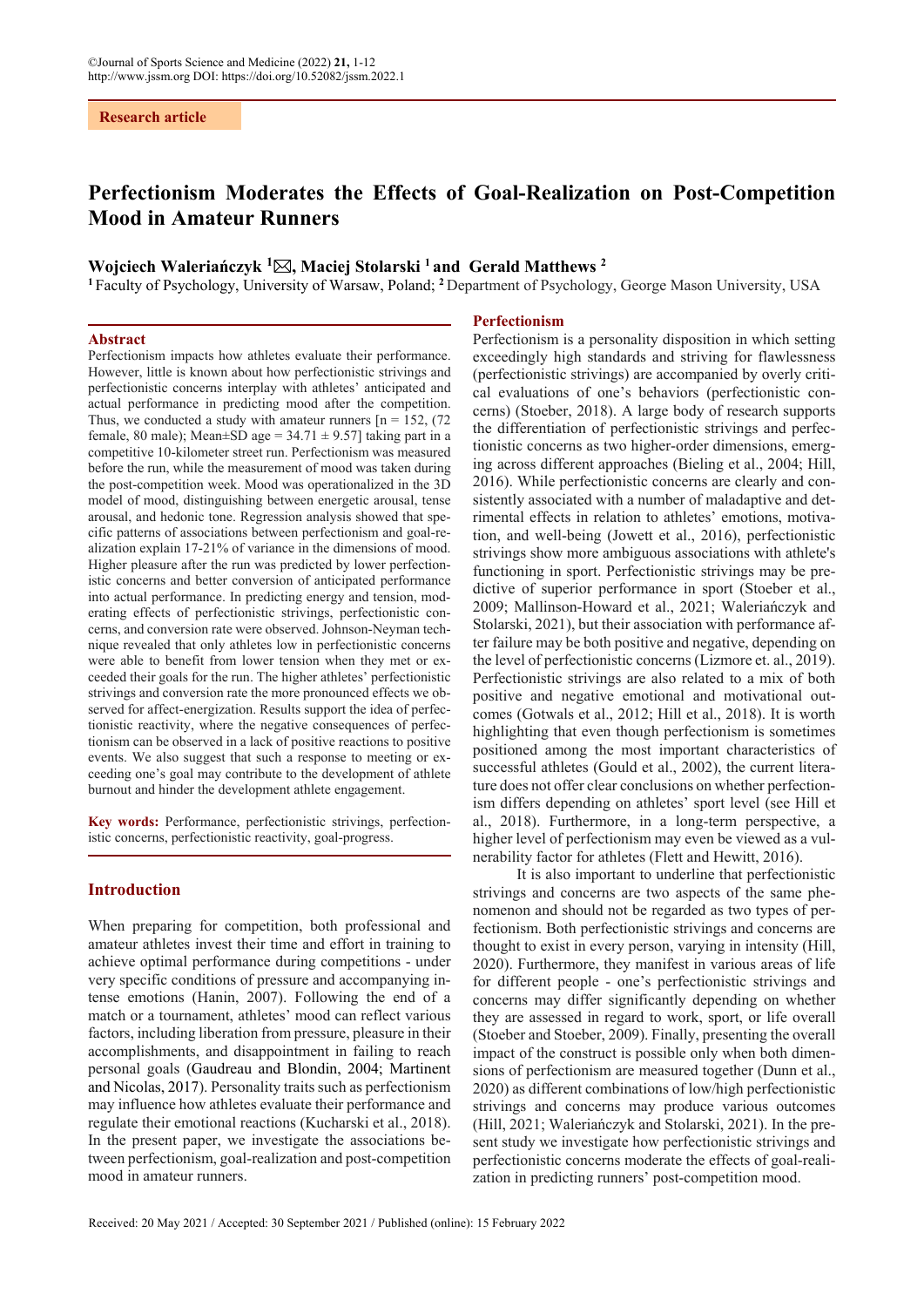#### **Assessment of post-performance mood**

Assessment of the mood-related phenomena accompanying sport performance and physical activity has been conducted using various measures that were developed based on different conceptual approaches. As a result, particular studies may in fact investigate qualitatively distinct, albeit interrelated emotional phenomena. Thus, it is essential to recognize differences between the basic terms in this area, including affect, emotions, and moods (see Boyle et al., 2014). Gray and Watson (2007) emphasize that mood is a broader construct than emotion, as the former term depicts feelings that typically last longer and are less intense than the latter. In the performance context, moods may represent an integration of various cues to personal well-being, including physiological responses, cognitive appraisals, and strategies for self-regulation (Matthews et al., 2002). Both emotions and moods contain so-called core affective feelings (Russell and Barrett, 1999), that is, elementary states such as activation and pleasure. The context of competitive sport naturally can elicit discrete emotions; however, its enduring affective costs and benefits that interact with the athlete's motivations and overall well-being refer to more persistent affective phenomena. Thus, in the present study, we focused on the post-competition mood rather than postcompetition emotions.

The great majority of variance in mood states can be attributed to two or three underlying dimensions (see Matthews et al., 1990; Thayer, 1989). One of the most commonly used mood scales, the Positive and Negative Affect Schedule (PANAS; Watson et al., 1988), measures two basic mood features - positive and negative affect, comparable with Thayer's (1989) biopsychological dimensions - energetic arousal and tense arousal. However, more differentiated models of mood may be more informative in conducting research within the domain of sport and exercise psychology (Stolarska et al., 2019). Therefore, in the present study, we decided to apply a three-dimensional model of mood (Matthews et al., 1990) which supplements the two aspects of arousal distinguished by Thayer (1989) with a hedonic tone dimension, contrasting pleasure and contentment with sadness and dissatisfaction. Although related to higher energy and lower tension, hedonic tone constitutes a distinct dimension in correlated factor space (see Matthews et al., 1990) and reflects valence from the circumplex model of mood (Feldman, 1995; Russell and Barrett, 1999). Thus, the model distinguishes between two features of positive mood, which seems of particular importance in the field of sport and exercise. Hedonic tone represents satisfaction with personal accomplishment, whereas energetic arousal corresponds to appetitive motivation and the urge to excel (Matthews et al., 2010). From the perspective of self-regulative theory (Carver and Scheier, 2012), energetic arousal signals the need for effort to attain personal goals, while hedonic tone indicates that goal satisfaction requires little investment of effort. These states may diverge in certain circumstances. For example, after a particularly demanding workout, a person might be satisfied but tired (elevated hedonic tone accompanied by lowered energy) and disinclined to repeat the exercise. Conversely, during the deciding tie-break in a tennis championship, with the outcome in the balance, the players

might experience high energy but not elevated hedonic tone.

Previous work on perfectionism and mood has tended to use measures based on the two-dimensional model of mood, such as the PANAS (Watson et al., 1988), which do not distinguish different forms of positive affective response. Mallinson-Howard et al. (2019) point out that previous research on the associations between perfectionism and mood has produced mixed findings in regard to positive mood. Distinguishing between contented positive mood (hedonic tone) and effort-engaging positive mood (energetic arousal) may help to clarify the role of perfectionism in positive affective response to competitive sports. Because the pursuit of very high personal performance standards is central to perfectionistic strivings (Gotwals et al., 2012), we expect this dimension to be more strongly associated with energetic arousal than with hedonic tone. Thus, in the present study we utilize the UWIST Mood Adjective Checklist - a psychometric operationalization of the 3D model of mood (Matthews et al., 1990), that has been successfully used in exercise research when, for example, investigating mood consequences of aerobic exercise (Guszkowska and Sionek, 2009; Stolarska et al., 2019) and dancing (Zajenkowski et al., 2014).

# **Perfectionism, goal-realization, and post-performance mood**

It is intuitive to think that athletes' mood after competition depends on their result or performance. However, it is not the objective performance that directly influences the athlete's mood; rather, it is the appraisal of the performance which, to some extent, stems from their habitual attributional styles (Rees et al., 2005) and personality features (Lazarus, 2000; Stolarski et al., 2019). As perfectionism manifests in beliefs, perceptions, and appraisals (Stoeber, 2011), perfectionistic strivings and concerns through their key components, namely overly critical evaluation of performance and pursuit of the highest standards may influence how athletes appraise their results in sport, and, in turn, their post-competition mood.

Several studies investigated the associations between perfectionism and mood. In the case of perfectionistic concerns, the results are straightforward: perfectionistic concerns predict higher negative mood after imagined failure (Sagar and Stoeber, 2009), and post-performance failure feedback (Anshel and Mansouri, 2005), higher disappointment, and more difficulty in getting past one's mistakes (Frost and Henderson, 1991), as well as experiencing anger when performing poorly (Dunn et al., 2006). Furthermore, socially prescribed perfectionism (an indicator of perfectionistic concerns perceived to be imposed by others) predicts a higher level of unpleasant self-conscious emotions, namely shame and guilt after failures (Curran and Hill, 2018). For perfectionistic strivings the evidence is mixed: on the one hand, they predict higher positive mood after imagined success but on the other hand, they also predict greater fear of failure (Sagar and Stoeber, 2009), and higher negative mood after post-performance failure feedback (Anshel and Mansouri, 2005). Furthermore, self-oriented perfectionism (an indicator of perfectionistic strivings directed towards the self) is linked to increasing guilt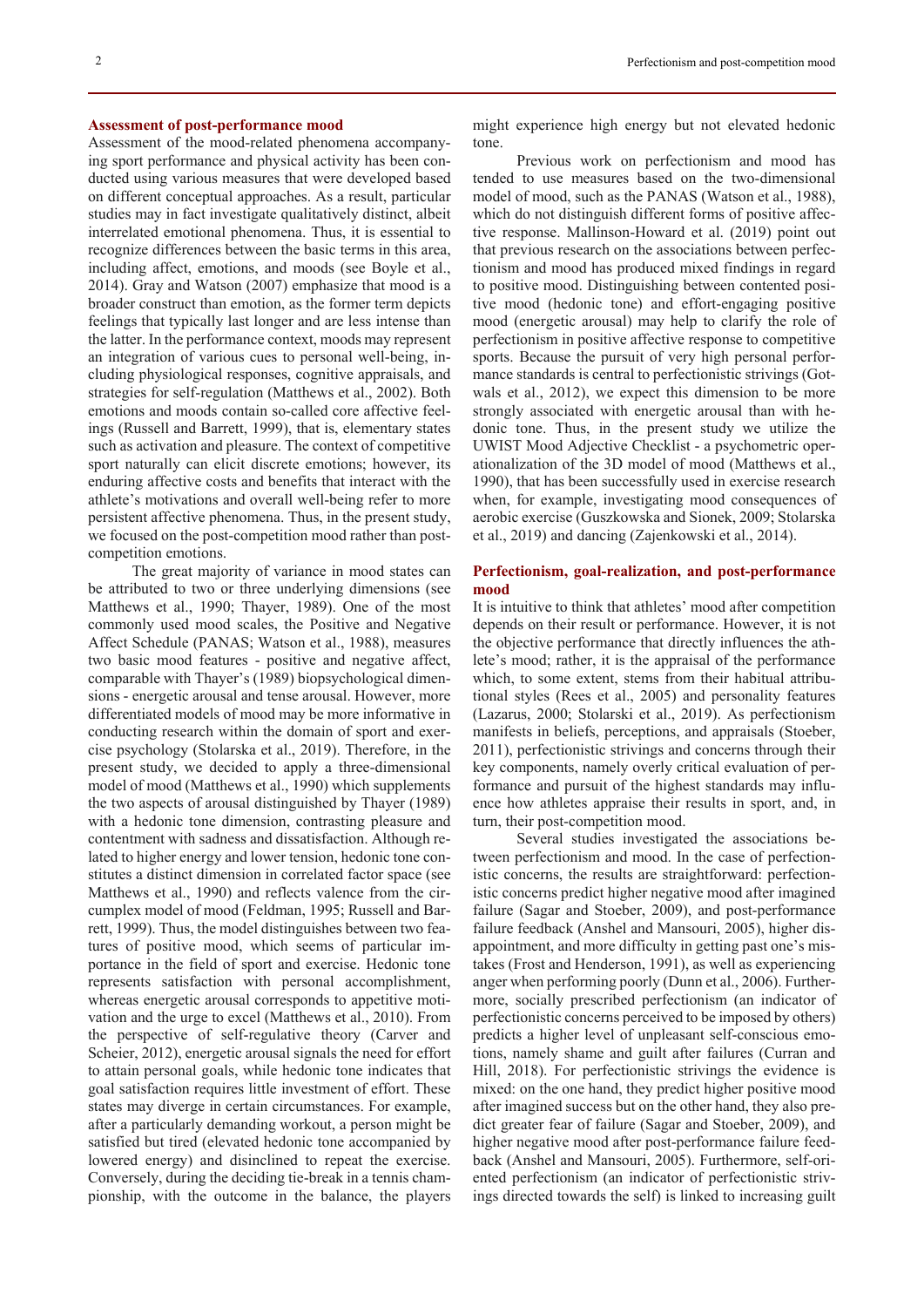and decreasing pride after repeated post-performance failure feedback (Curran and Hill, 2018). Outside sport, selforiented perfectionism is also associated with negative mood and anxiety after repeated failure (Stoeber et al., 2014), as well as with pride and satisfaction when the perfection is achieved and dissatisfaction and embarrassment when the perfection is not obtained (Stoeber and Yang, 2010). The latter underscores the importance of investigating perfectionism not only after failure but also after achieving success.

Crocker et al. (2014) proposed that the relationship between perfectionistic concerns and athletes' reactions to performance may depend on goal progress. However, an alternative interpretation is also possible: the relationship between goal progress and athletes' reactions to performance may depend on the level of perfectionism. Slow progress may be especially concerning to perfectionists. Even if the athlete's performance is improving the perfectionist may appraise the rate of improvement as inadequate. Support for this notion can be found in Pacht's (1984) observation that perfectionists are unable to cherish and savor their accomplishments. The importance of perceptions of goal progress is also supported in the concept of "perfectionistic reactivity" (Flett and Hewitt, 2016) - a distinctive pattern of response to adversity and stress shown by people high in perfectionism. Those typical responses may be behavioral (e.g., compulsive overstriving), cognitive (e.g., failure and mistake rumination, perfectionistic and negative automatic thoughts) but also affective (e.g., frustration, dissatisfaction, shame). Cognitive and affective forms of response in particular could be seen as potential mechanisms by which perfectionism may influence post-competition mood. Flett and Hewitt (2016) underline that perfectionistic reactivity should not only be observed in negative reactions to negative outcomes but also in the lack of positive reactions in response to positive events. Thus, existing theory provides a solid rationale for investigating the interplay between goal-realization and perfectionism in predicting post-competition mood.

The abovementioned leave several open questions. Firstly, it remains unclear whether the observed effects would be similar in a naturalistic setting of actual competition, where the task is perceived as important and more central to athletes' actual goals. Secondly, in many studies a procedure of giving false negative feedback has been used (e.g., Curran and Hill, 2018); thus, the results might have been affected by participants' beliefs about the truthfulness of the feedback. Thirdly, a vast majority of researchers focused their investigations on the situation of failure. However, the influence of perfectionism is not limited to the situations when individuals fail to achieve their goals. Lastly, to the best of our knowledge, no study investigated how both dimensions of perfectionism interplay with goal-realization in predicting athletes' mood in the post-competition period.

#### **The present study**

We planned a natural quasi-experiment with self-report data gathered in two separate points of time: prior to and after a running competition, supplemented with athletes' official results in the run. Conducting a study in this manner provides high ecological validity and an opportunity to measure perfectionism in relation to a situation of great importance to an athlete. Furthermore, athletes' results, when compared with their goals set before the run, can be interpreted as real and reliable feedback about their performance. Finally, as some athletes will be able to meet their goals and others won't, we could analyze the mood both after failure and after meeting personal goals.

Based on theoretical considerations and research results referred above, we hypothesized that perfectionistic strivings and concerns have contrasting associations with all three dimensions of mood. It was expected that perfectionistic strivings would be related most strongly to higher energetic arousal, and, more weakly, to higher hedonic tone and lower tense arousal. Perfectionist concerns are associated with a generally maladaptive and unpleasant pattern of mood after the competition, involving lower energetic arousal and hedonic tone, accompanied by higher tense arousal. Furthermore, we predicted that the interactions of perfectionistic strivings and concerns with one's outcome in the competition and their associations with the post-competition mood are pronounced not only in a situation of failure but also in reaction to achieving one's goal: we expected that perfectionistic strivings boost the positive, motivating consequences of success. Adverse effects were predicted for perfectionistic concerns, as this dimension may attenuate affective benefits of successful competition results and amplify loss-related mood deterioration.

# **Methods**

# **Participants and procedure**

The study was conducted during a competitive 10-kilometer street run taking place on an IAAF-certified route. The sport level of participants of this event is always highly differentiated: while a handful of elite runners finishes in less than 30 minutes, the vast majority of athletes are amateur. Results of the runners who took part in both phases of our study ranged between approximately 31 to 84 minutes. Individuals included in the present analyses (see below) finished the run between 37 and 72 minutes. We recruited the participants in several ways: leaflets with information about the study (including the link and QR code to the Qualtrics platform) were handed to the athletes at the registration office and included in starter packs. Furthermore, a link to the study was published on the organizer's social media profile and official website.

Our research comprised two phases of psychometric data collection: one before, and one after the race. The first phase begun two days before the run and ended at the very moment the race started. The participants completed a measure of perfectionism and a short form that consisted of questions regarding: best result in the current season, personal best, declared sports level, and anticipated result in the upcoming race. After the run, the link to the second part of the study was sent to all the participants that completed the first part. During the second phase taking place from the fourth to the sixth day after the race participants completed a measure of mood. Participants were asked to rate their feelings about the race to assess mood responses that persisted after the immediate post-race period. Lastly,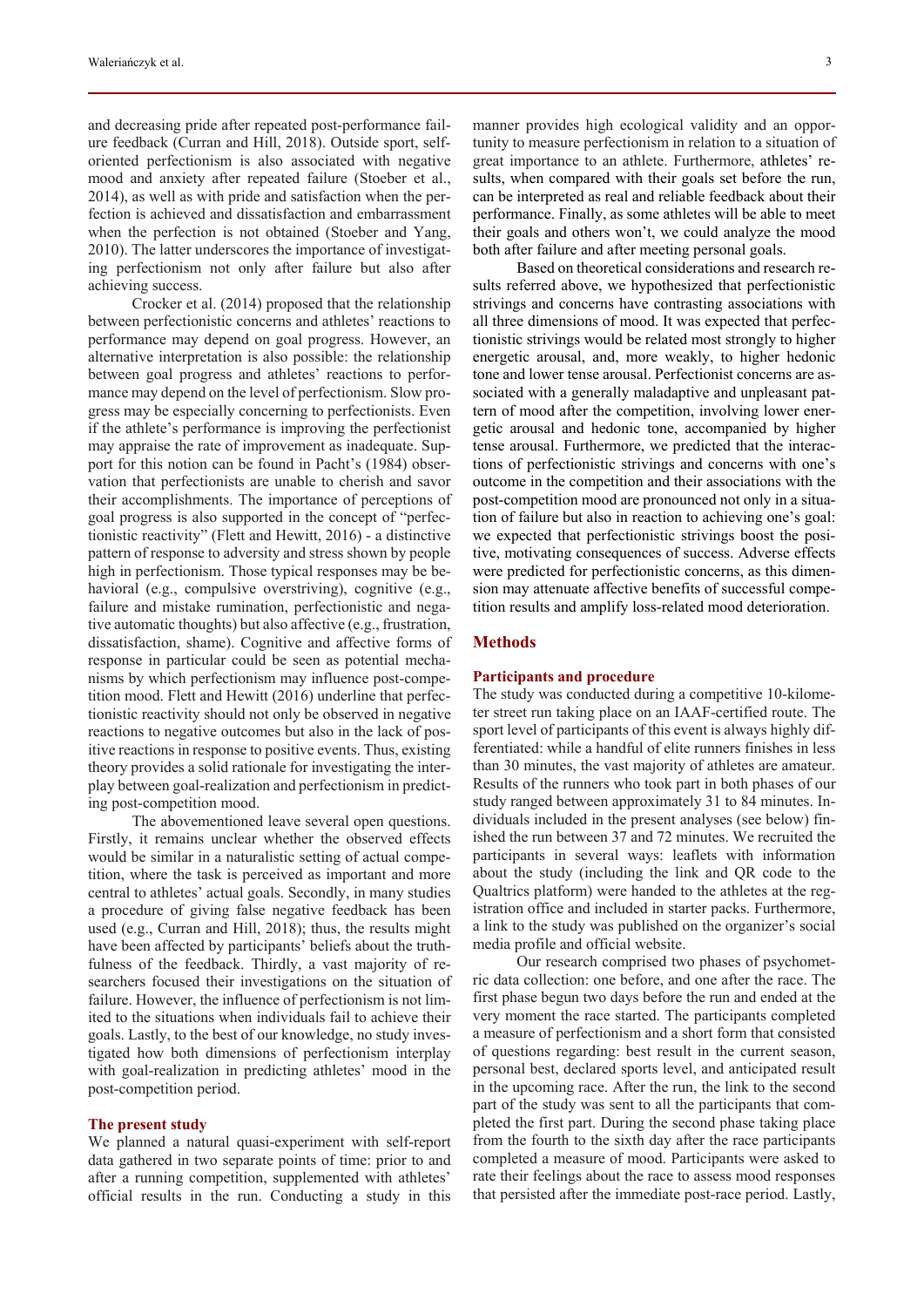Prior to conducting the study, ethical approval was granted by the ethics board at the institution to which the first two authors were affiliated. Appropriate approval was also provided by the event's organizer. All participants consented to take part in a confidential study regarding 'personality and performance' without remuneration. Runners who took part in both phases of the psychometric data collection had an opportunity to win one of two sport watches equipped with GPS and pulse meter. Furthermore, they were informed that they would be asked to provide their email address, start number, and/or name and surname to enable linking the data from both points of measurement with their final result in the run. After this procedure, we erased their names, surnames, and start numbers from the database.

A total of 188 athletes (86 female; 102 male; Mean age  $= 34.31$  SD age  $= 9.53$ ) completed both parts of the online questionnaire using the Qualtrics platform and finished the race. Among them, 71 participants described themselves as 'recreational', 109 as 'amateur', and 8 as 'professional' athletes. 152 athletes (72 female; 80 male; Mean age  $= 34.71$  SD age  $= 9.57$ ) met all the criteria for inclusion in the study (see the preliminary analyses section for more detail).

### **Measures**

Perfectionism was measured with a short version of the Perfectionism in Sport Questionnaire (PSQ) - a domainspecific psychometric tool (Waleriańczyk and Stolarski, 2016, 2019) that captures the two higher-order dimensions of perfectionism: perfectionistic strivings (high personal standards and self-oriented expectations; e.g., "I have very high expectations for myself") and perfectionistic concerns (doubts about actions, as well as concerns and rumination over mistakes; e.g., "Even small mistakes can undermine my self-confidence"). Respondents rated the degree to which each of the items is characteristic of them in the context of running, using a five-point Likert-type scale ranging from 1 (strongly disagree) to 5 (strongly agree). In previous studies the measure showed both excellent internal consistency ( $\alpha$ =0.89 for perfectionistic strivings and  $\alpha$ =0.94 for perfectionistic concerns) and convergent validity (associations with personality dimensions such as neuroticism and conscientiousness, as well as external indicators of functioning in sport, namely: performance in a running competition, higher result-goals, declared sport level and the time spent in training weekly) (see Waleriańczyk and Stolarski, 2016, 2019, 2021).

We also assessed the structure of the scale in the present sample using a confirmatory factor analysis (CFA) with maximum likelihood estimation and conventional criteria as benchmarks of good model fit (CFI > 0.95, TLI > 0.95, SRMR < .08, RMSEA < 0.08; Marsh et al., 2009). CFA yielded the following fit indices,  $\chi^2/df = 1.37$ , RMSEA =  $0.05$ , CFI =  $0.97$ , TLI =  $0.96$ , SRMR =  $0.09$ , indicating good fit and supporting the two-factor solution (with the exception of SRMR which slightly exceeded the benchmark and indicated acceptable fit).

Mood was assessed using the UWIST Mood Adjec-

tive Check List (UMACL, Matthews et al. 1990), in the Polish adaptation by Goryńska (2005). The measure consists of three subscales: Energetic Arousal (e.g., "Active"), Tense Arousal (e.g., "Anxious"), and Hedonic Tone (e.g., "Happy"). Participants rated the degree to which the items described their current mood on a four-point-Likert-type scale ranging from 1 (strongly agree) to 4 (strongly disagree). Previous studies report high internal consistency of the Polish version of the scale ( $\alpha$  = 0.75 for EA,  $\alpha$  = 0.88 for TA and  $\alpha = 0.83$  for HT) and convergent validity similar to the original version (Goryńska, 2005). The scale's instruction was modified to better suit the aim of the study and read: "When I think about how I performed in the run, I feel:"

## **Data analytical strategies**

To investigate our hypotheses, we first calculated correlations between the variables used in the study with gender and age controlled. Next, independently for each of three mood dimensions, we constructed and calculated a threestep hierarchical regression model with a moderated moderation of both perfectionism dimensions and Conversion Rate (an indicator of how well participants' anticipated performance translated into their actual performance, calculated by dividing anticipated result by the actual result multiplied by 100; see the preliminary analyses section for more detailed description). Age, gender, and personal best were included in all models as covariates. Finally, following Hill's (2021) recommendation, we used Johnson-Neyman (J-N) technique to identify the regions of significance for the observed interactions. A power analysis showed that we needed a minimum *N* of approximately 90 to obtain a power of .80 ( $\alpha$  = 0.05) for a medium-magnitude Pearson correlation coefficient  $(r = 0.30)$ . However, we aimed to recruit as many participants as possible before the run as previous research showed that the interaction effects of perfectionism account for  $\Delta R^2$  of approximately .01 to .05 (e.g., Crocker et al., 2014; Madigan et al., 2016). Furthermore, we could not predict how many participants would finish the run and complete the second part of the study. The final sample size is adequate for research in this area and allows detection of  $\Delta R^2$  equal to and higher than .05 with a power of .80 ( $\alpha$  = 0.05; Faul et al., 2009).

All statistical analyses described in the later parts of the present article were conducted using IBM SPSS 26.0.0.1 for Windows, except the identification of J-N regions of significance, where PROCESS macro version 3.5 for Windows was used (Hayes, 2017) and the confirmatory factor analysis for the Perfectionism in Sport Questionnaire, where AMOS 26.0.0.1 for Windows was used. All the figures were created using Python 3.9.1 software, based on the output from PROCESS.

#### **Results**

#### **Preliminary analyses**

Before the main analyses, we screened the data for missing values and none were found. To minimize the impact of outliers on data analysis, and to ensure the interpretability of results in a specific and well-defined group of amateur athletes, we removed data from participants who did not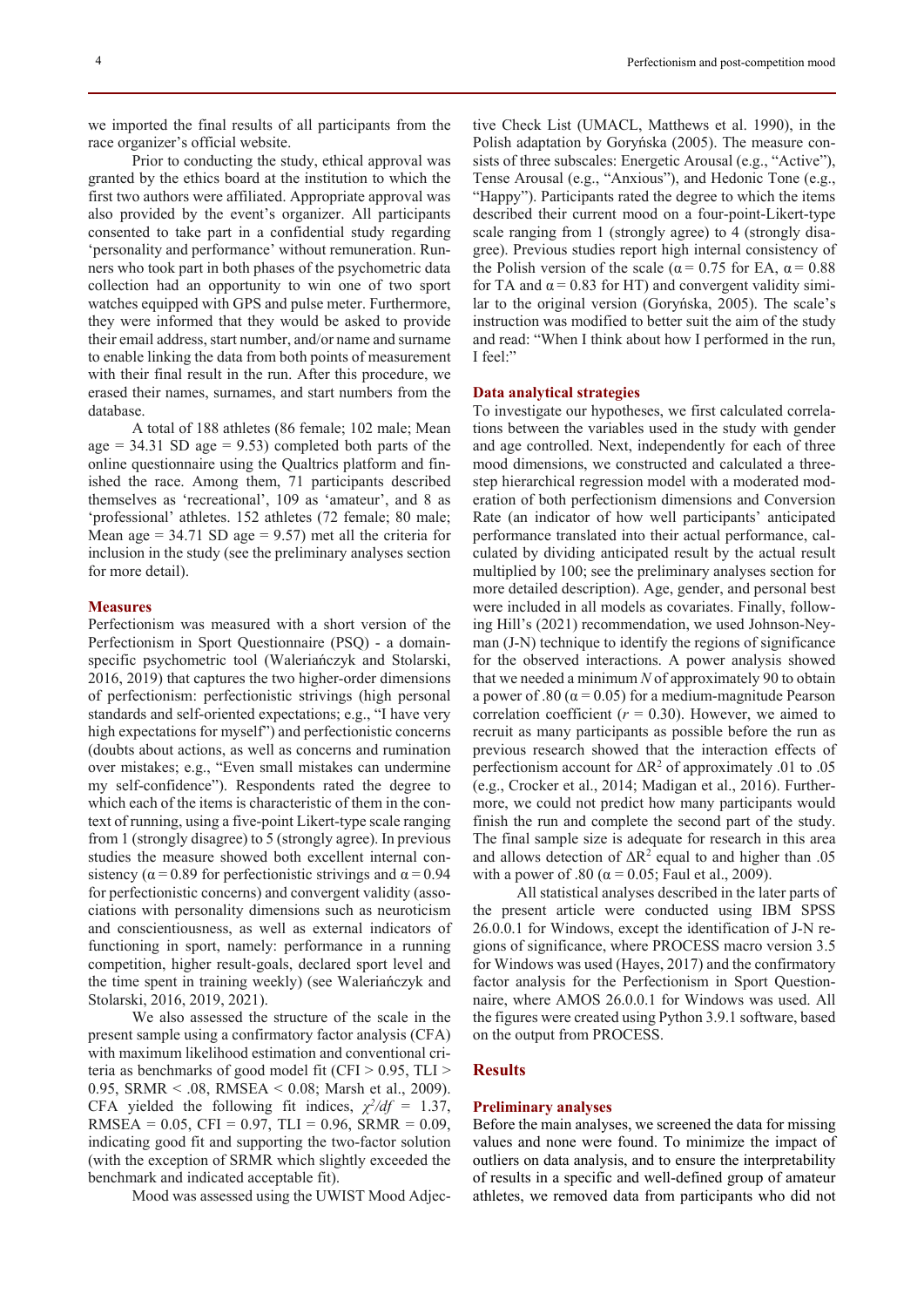meet the inclusion criteria defined before the study. First, we excluded all data from thirteen participants who did not finish the race and/or completed the last part of the survey later than on the sixth day after the race. Next, we excluded six participants who declared competing on a 'professional' level, as their motives, preparation, mood, and performance may deviate strongly from those declared by amateur athletes, both in terms of qualitative differences in their approach to running (e.g., competing to win money), and quantitative differences in measured variables (for instance, their mean perfectionistic strivings score, anticipated result, and actual result were almost 2SDs higher than the means in the rest of the sample).

Furthermore, we considered excluding data from athletes whose actual results in the run exceeded the mean for all competitors by more than 2.24 SDs (as advocated by Aguinis et al., 2013). However, in the case of running performance, such an approach does not take into account other important variables that may possibly affect one's potential performance, namely: age and gender. Thus, instead, we opted for a more sophisticated approach. Using a voluminous online database of results from multiple running competitions (enduhub.com), for each participant, we calculated the percentile in which their actual result of the run was situated, based on athletes' gender and age. Eleven participants outside the 3rd and 97th percentiles were excluded. The latter cut-off point overlapped with the 'professional' criterion. In the final sample, athletes' results ranged from 6th to 96th percentile. Finally, six participants were identified as multivariate outliers and removed from the analyses based on Mahalanobis distance exceeding the critical value of  $\chi^2$  (6) = 22.46, p < .001.

All result-related variables (anticipated and actual result, as well as personal best) were converted to seconds, reversed, and labelled as "performance" variables (i.e., anticipated result equal to 3193 seconds after being reversed reads as "anticipated performance" and is equal to -3193 seconds). The same procedure was used in other studies in this area (see Stoeber et al., 2009, Waleriańczyk and Stolarski, 2021). It aids understanding of the results as higher values correspond to better performance. Furthermore, the season's best was excluded from further analyses as for many participants it was the first start in the season; thus, they were unable to provide an answer.

Next, to create an indicator reflecting an extent to which each runner's expectations regarding their performance in the run converted into the actual result in the race, we divided the anticipated time by the actual result and multiplied the outcome by 100. By doing so, we created a Conversion Rate (CR) variable allowing us to neatly estimate: if the expectations (goals) for the run were met by the athletes ( $CR = 100\%$ ), if athletes exceeded their expectations ( $CR > 100\%$ ) or if they did not succeed in meeting their goals for the run ( $CR < 100\%$ ). For example, if a runner's goal before the race was to achieve a final time of exactly 42 minutes, but they ran faster than expected and finished the race in 40 minutes, their  $CR = 105\%$ . Similarly, if they wanted to achieve a goal of 42 minutes but finished the race in 44 minutes, their  $CR = 95.46\%$ . In the sample included in the analysis, CR scores ranged between 85% and 123%, with a mean of 101.5% and a median of 100.9%.

It is important to note that creating a performance indicator linking the anticipated and the actual results can be approached in several ways. Nevertheless, the abovementioned equation allows us to avoid the pitfalls of simpler approaches. In example: a dichotomous 'win/lose' variable would ignore the effect of the discrepancy between both results. On the other hand, simply calculating the difference between anticipated and actual results would not account for the various weight and meaning of the same differences depending on the value of the anticipated result (a 1-minute difference in actual performance might have a completely different significance for a runner with a goal of 50 minutes, compared to a runner with a goal of 35 minutes, as its proportion to the goal changes). The abovementioned problems are solved by the CR equation we use in the analyses.

#### **Correlational analyses**

We conducted a correlational analysis to provide initial insight into the nature of the association between the variables in the study: both dimensions of perfectionism, dimensions of mood, and running performance-related variables, namely: anticipated and actual performance in the run, the personal best performance in a 10 km run, as well as CR, controlling for age and gender. The results of the analysis are presented in Table 1.

In accordance with our predictions, perfectionistic concerns were correlated with all three dimensions of mood (positively with tense arousal, negatively with energetic arousal and hedonic tone), while perfectionistic

**Table 1. Means (M), standard deviations (SD), MacDonald's omegas, and correlations (with gender and age controlled for).** 

| $\sqrt{ }$                                    |                  |                          |         | . <i>.</i>                   |                          |                              | $\bullet$                |                          |                          |     |  |
|-----------------------------------------------|------------------|--------------------------|---------|------------------------------|--------------------------|------------------------------|--------------------------|--------------------------|--------------------------|-----|--|
| <b>Variable</b>                               | M(SD)            | $\omega$                 |         | $\mathbf{2}$                 | 3                        | 4                            | 5                        | 6                        | 7                        | 8   |  |
| 1. Perfectionistic strivings                  | 18.43(3.31)      | .71                      |         |                              |                          |                              |                          |                          |                          |     |  |
| 2. Perfectionistic concerns                   | 13.73(4.95)      | .83                      | .11     | $\qquad \qquad \blacksquare$ |                          |                              |                          |                          |                          |     |  |
| 3. Energetic Arousal                          | 30.61(3.20)      | .74                      | $.23*$  | $-.22*$                      | $\overline{\phantom{a}}$ |                              |                          |                          |                          |     |  |
| <b>4. Tense Arousal</b>                       | 9.97(2.12)       | .70                      | $-.10$  | $.33**$                      | $-.62**$                 | $\qquad \qquad \blacksquare$ |                          |                          |                          |     |  |
| <b>5. Hedonic Tone</b>                        | 29.42 (3.20)     | .88                      | .02     | $-.30**$                     | $.56**$                  | $-.56**$                     | $\overline{\phantom{a}}$ |                          |                          |     |  |
| 6. Personal best performance 3129.56 (445.05) |                  | $\overline{\phantom{0}}$ | $.24*$  | $.17*$                       | $-.11$                   | $-.03$                       | $-.14$                   | $\overline{\phantom{a}}$ |                          |     |  |
| 7. Anticipated performance                    | 3193.25 (445.91) | $\overline{\phantom{0}}$ | $.32**$ | .14                          | $-.13$                   | .05                          | $-.11$                   | $.83**$                  | $\overline{\phantom{0}}$ |     |  |
| 8. Performance in the race                    | 3147.76 (418.55) | $\overline{\phantom{0}}$ | $32**$  | .12                          | $-.10$                   | $-.02$                       | $-.02$                   | $.81**$                  | $.90**$                  |     |  |
| 9. Conversion Rate (CR)                       | 101.50(5.42)     | $\overline{\phantom{0}}$ | $-.05$  | $-.04$                       | $.10\,$                  | $-.09$                       | $.22*$                   | $-19*$                   | $-39**$                  | .04 |  |

All result-related variables (6, 7, and 8) were converted to seconds and reversed so that higher values are indicative of better performance (i.e., anticipated result equal to 3193 seconds after being reversed is equal to -3193 seconds and reads as "anticipated performance"). Absolute values of means are shown for result-related variables. Conversion rate (CR) was calculated by dividing the anticipated time by the final result and multiplying the outcome by 100. \*\* *p* < 0.001, \* *p* < 0.05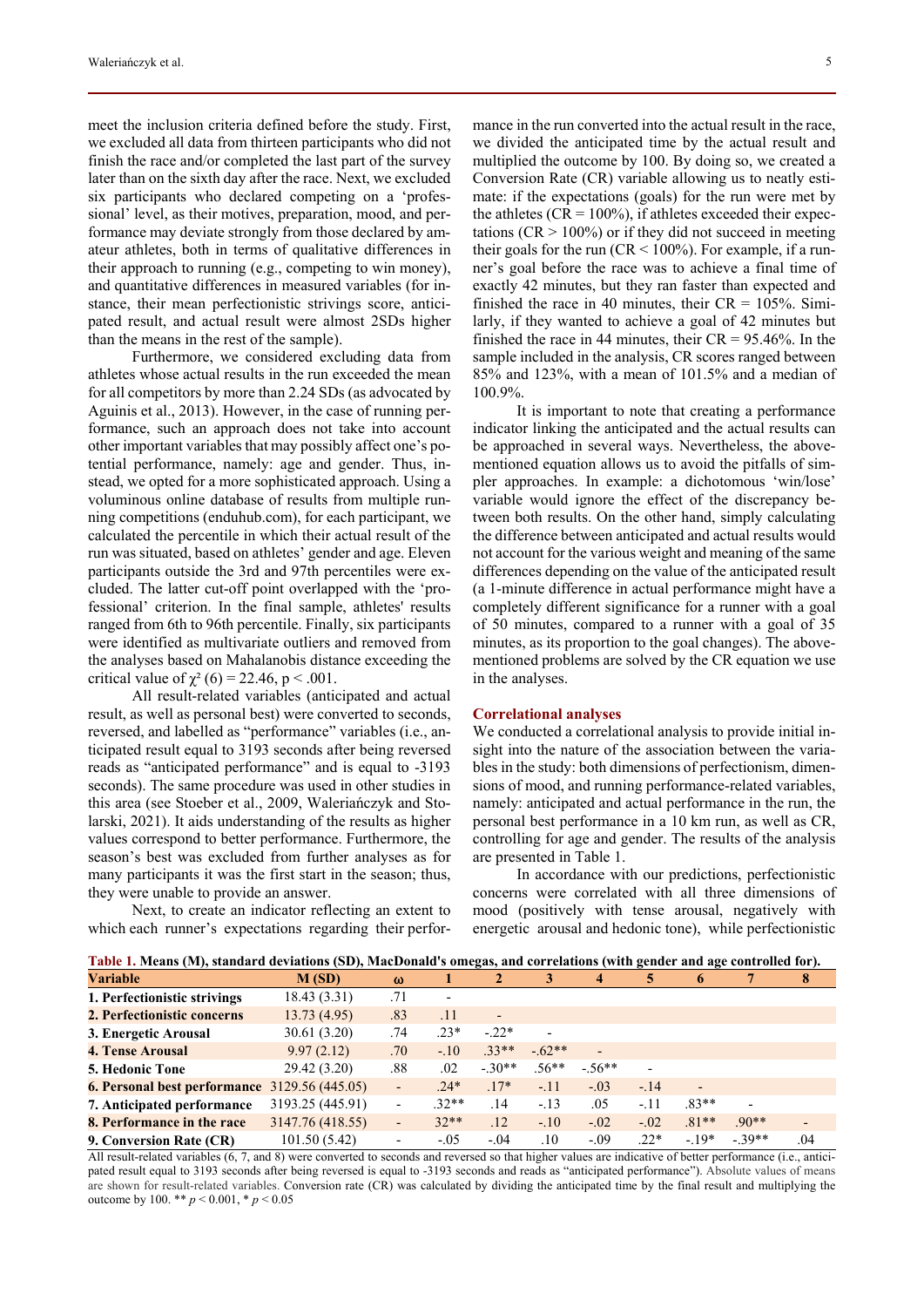strivings showed only one significant, positive correlation with energetic arousal. On the other hand, consistent with previous studies (Waleriańczyk and Stolarski, 2021), perfectionistic strivings were significantly and positively correlated with all the performance-related variables (personal best, anticipated, and actual performance), while perfectionistic concerns showed a significant correlation only with personal best. Going further, even though the CR is a product of two variables that proved positively and significantly associated with perfectionistic strivings - it was correlated neither with perfectionistic strivings nor with perfectionistic concerns. CR proved significantly related with only one dimension of mood: positively with hedonic tone. Its associations with energetic arousal and tense arousal, although in hypothesized directions, did not reach statistical significance. Lastly, CR was negatively correlated with the personal best performance and anticipated performance, which suggests that the magnitude by which one exceeds their own expectations is higher among runners with slower personal best and anticipated result but showed no significant association with actual performance in the race.

## **Regression models (OLS)**

Aiming to investigate the interplay between both dimensions of perfectionism and CR in predicting the mood in the week following the race and, more specifically test if both dimensions of perfectionism and CR interact, we conducted a series of regression analyses (with age, gender, and personal best controlled for). The results of analyses for all three dimensions of mood are presented in Table 2.

For all the three mood dimensions, we followed the same path: in the first step, age, gender, and personal best were introduced to the model, together with both dimensions of perfectionism. Next, three two-way interaction terms were entered to investigate the potential moderating role of perfectionistic strivings and concerns in the association between CR and mood. Finally, to examine a potential moderated moderation, a three-way interaction of both dimensions of perfectionism and CR was introduced to the model. As advocated by Hayes (2017), interaction terms remained in the model even if they did not reach statistical significance to ensure that the results are comparable and interpretable. Furthermore, to aid interpretation of coefficients all variables that defined interaction effects were centered prior to being introduced into the model.

#### **Energetic arousal**

Perfectionistic strivings were a positive predictor of energetic arousal, while perfectionistic concerns were a negative predictor in all three models. Introduction of the interaction terms in the second step explained further 4.8% of the variance and revealed a significant moderating effect of perfectionistic strivings and CR. Further exploration with the J-N technique showed that CR was significantly associated with energetic arousal but only for higher levels of perfectionistic strivings (when perfectionistic strivings exceeded the value of 19.93, which accounts for the 62nd percentile). The interaction is presented in Figure 1, panel A, whereas the J-N regions illustrating the threshold of significance for CR depending on values of perfectionistic strivings are provided in Figure 1, panel B.

 **Table 2. Hierarchical linear regression models predicting the affective states after the 10-kilometer race.** 

| <b>Dependent variable</b> |                                         | <b>Energetic Arousal</b> |              |                   | <b>Tense Arousal</b> |               |         |              | <b>Hedonic Tone</b> |                  |              |                |             |
|---------------------------|-----------------------------------------|--------------------------|--------------|-------------------|----------------------|---------------|---------|--------------|---------------------|------------------|--------------|----------------|-------------|
| <b>Model</b>              | <b>Predictors</b>                       | B(SE B)                  | $\mathbf{B}$ | $\mathbf{n}$      | $F(R^2)$             | $B$ (SE B)    | $\beta$ | $\mathbf{D}$ | $F(R^2)$            | $B$ (SE B)       | <sub>B</sub> | $\mathbf{D}$   | $F(R^2)$    |
| I                         | Gender                                  | $-.16(.55)$ $-.03$       |              | .767              | 4.18 (.148)          | $-.10(.37)$   | $-.02$  | .791         | 4.13 (.146)         | $-46(.55)$       | $-.07$       | .401           | 4.50(0.157) |
|                           | Age                                     | $-.03(.03)$ $-.10$       |              | .212              |                      | .01(.02)      | .05     | .506         |                     | $-.04(.03)$      | $-.12$       | .144           |             |
|                           | <b>Personal best</b> -.00 (.00) -.14    |                          |              | .118              |                      | $-0.00(0.00)$ | $-.02$  | .858         |                     | $-0.00(0.00)$    | $-.08$       | .378           |             |
|                           | CR                                      | .05(.05)                 | .08          | .319              |                      | $-0.04(0.03)$ | $-.09$  | .257         |                     | .12(0.05)        | .21          | .011           |             |
|                           | <b>PS</b>                               | .28(.08)                 | .29          | < 0.001           |                      | $-.09(.05)$   | $-.14$  | .078         |                     | .07(0.08)        | .07          | .356           |             |
|                           | PC                                      | $-.15(.05) - .23$        |              | .004              |                      | .15(.03)      | .35     | < 0.001      |                     | $-.19(.05)$      | $-.29$       | < 0.001        |             |
| $\mathbf{I}$              | <b>Gender</b>                           | $-.21(.55)$ $-.03$       |              | .697              |                      | $-.09(.37)$   | $-.02$  | .808         | 3.41(.178)          | $-47(0.55)$      | $-.07$       | .395           | 3.28(.172)  |
|                           | Age                                     | $-.03(.03)$ $-.09$       |              | .278              |                      | .01(.02)      | .06     | .492         |                     | $-.04(.03)$      | $-.11$       | .163           |             |
|                           | <b>Personal best</b> $-.00(.00)$ $-.14$ |                          |              | .123              |                      | $-0.00(0.00)$ | $-.01$  | .931         |                     | $-0.00(0.00)$    | $-.08$       | .362           |             |
|                           | CR                                      | .08(.05)                 | .13          | .124              |                      | $-.05(.03)$   | $-.12$  | .161         |                     | .13(0.05)        | .23          | .007           |             |
|                           | <b>PS</b>                               | .23(.08)                 | .23          | .004              | 3.85(.196)           | $-.07(.05)$   | $-.11$  | .177         |                     | .04(.08)         | .05          | .586           |             |
|                           | PC                                      | $-.13(.05)$ $-.20$       |              | .012              |                      | .15(.03)      | .34     | < 0.001      |                     | $-.18(.05)$      |              | $-.28 < 0.001$ |             |
|                           | <b>CR</b> <sub>x</sub> PS               | $.03(0.01)$ $.19$        |              | .019a             |                      | $-.02(.01)$   | $-.18$  | .028         |                     | .02(0.01)        | .12          | .147           |             |
|                           | <b>CR x PC</b>                          | $-.02(.01)$ $-.14$       |              | .092 <sub>b</sub> |                      | .00(0.01)     | $-.00$  | .960         |                     | $-.00(.01)$      | $-.03$       | .732           |             |
|                           | <b>PS</b> x PC                          | $-.03(.02)$ $-.12$       |              | .131              |                      | .01(0.01)     | .04     | .596         |                     | $-0.01(0.02)$    | $-.06$       | .458           |             |
| Ш                         | <b>Gender</b>                           | $-.27(.54)$ $-.04$       |              | .622              | 3.79(0.212)          | $-.04(.36)$   | $-.01$  | .921         | 3.75(.210)          | $-.49(.56)$      | $-.08$       | .385           | 2.94 (.173) |
|                           | Age                                     | $-.04(.03)$ $-.11$       |              | .179              |                      | .02(0.02)     | .09     | .285         |                     | $-.04(.03)$      | $-.12$       | .152           |             |
|                           | <b>Personal best</b> $-.00(.00)$ $-.12$ |                          |              | .177              |                      | .00(.00)      | $-.03$  | .714         |                     | $-.00(.00)$      | $-.08$       | .390           |             |
|                           | CR                                      | .10(.05)                 | .17          | .052              |                      | $-.07(.03)$   | $-.17$  | .043         |                     | .14(0.05)        | .24          | .007           |             |
|                           | <b>PS</b>                               | .23(.08)                 | .23          | .004              |                      | $-.07(.05)$   | $-.11$  | .176         |                     | .04(.08)         | .04          | .589           |             |
|                           | <b>PC</b>                               | $-.14(.05)$ $-.22$       |              | .007              |                      | .16(0.03)     | .37     | < 0.001      |                     | $-.18(.05)$      | $-.28$       | < 0.001        |             |
|                           | <b>CR x PS</b>                          | $.03(.01)$ .16           |              | .048              |                      | $-.02(.01)$   | $-14$   | .088         |                     | .02(0.01)        | .11          | .181           |             |
|                           | <b>CR</b> x PC                          | $-.02(.01)$ $-.19$       |              | .027              |                      | .01(0.01)     | .08     | .363         |                     | $-0.01(0.01)$    | $-.04$       | .643           |             |
|                           | <b>PS x PC</b>                          | $-.03(.02)$ $-.15$       |              | .065              |                      | .01(0.01)     | .09     | .291         |                     | $-0.01$ $(0.02)$ | $-.07$       | .420           |             |
|                           | CR x PS x PC $-.01$ $(.01)$ $-.15$      |                          |              | .095              |                      | .01(0.00)     | .22     | .018c        |                     | $-.00(.00)$      | $-.04$       | .706           |             |

Significant predictors, as well as significant changes in models ( $p < 0.05$ ) are marked in bold. CR = Conversion rate, PS = Perfectionistic strivings, PC = Perfectionistic concerns, x = interaction between variables, B = unstandardized regression coefficient, *SE* B = Standard Error of B, β = standardized regression coefficient. <sup>a</sup> For a graphical illustration of the interaction effect see Figure 1, panel A, and panel B for Johnson-Neyman regions of significance. <sup>b</sup> For a graphical illustration of the interaction effect see Figure 2, panel A, and panel B for Johnson-Neyman regions of significance. For a graphical illustration of the effect of the three-way interaction see Figure 3, panel A, and panel B for Johnson-Neyman regions of significance.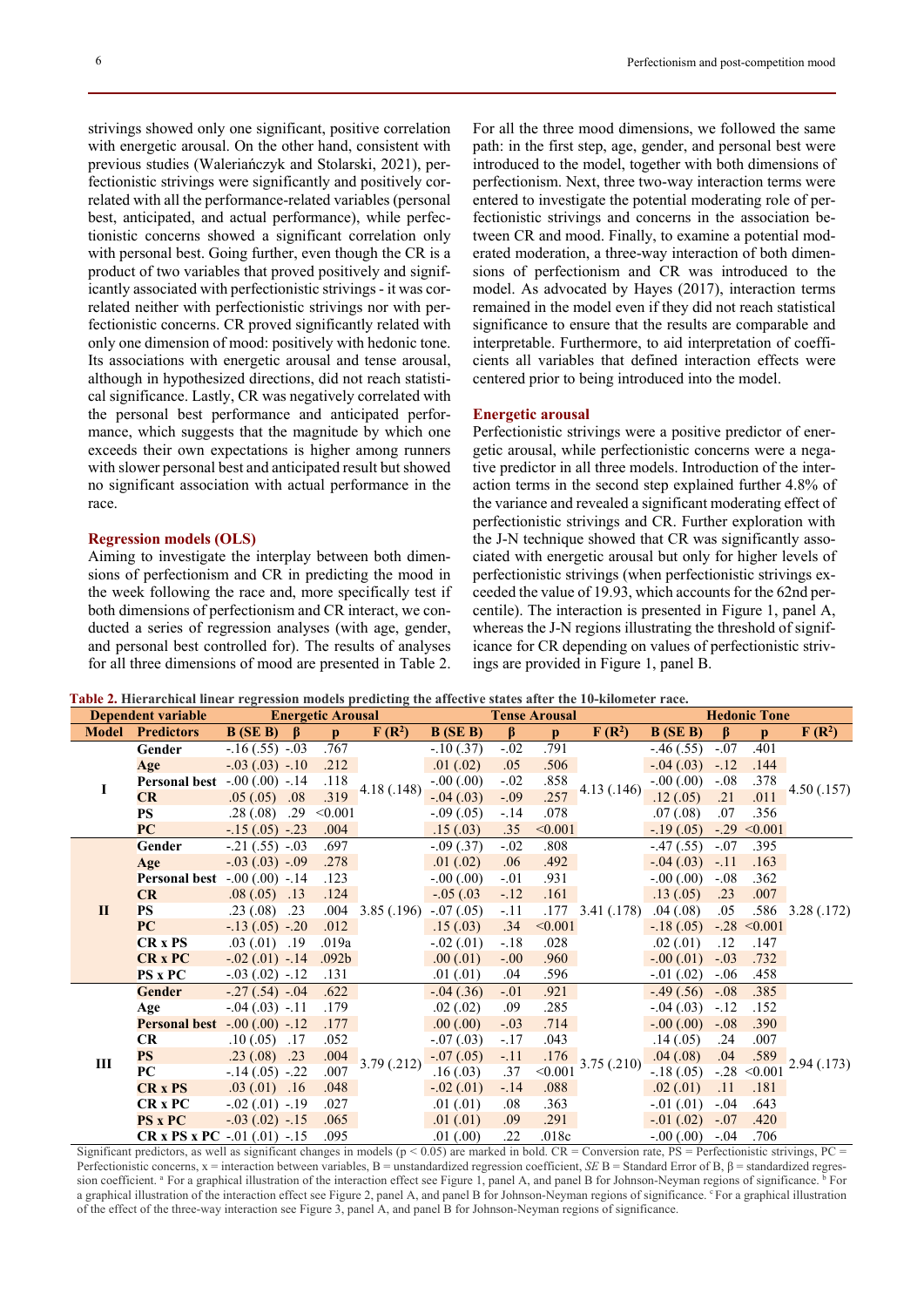

**Figure 1. The interaction between perfectionistic strivings and conversion rate in predicting energetic arousal (panel A) and Johnson-Neyman regions representing the threshold of significance for the interaction (panel B).** All variables are presented after mean-centering at values of -1SD, mean and +1SD.

The interaction of perfectionistic concerns and CR did not reach  $p = 0.05$  threshold; however, it was still below .10. Thus, we further explored the effect, following the recommendation of Hayes (2017), who endorses presenting the interactions including significant shifts in the J-N regions, even if the effect does not reach statistical significance. It was revealed that CR was significantly associated with energetic arousal only for lower values of perfectionistic concerns (until perfectionistic concerns exceeded the value of 11.33, which accounts for the 38th percentile) (see Figure 2, panel A for a visual illustration of the effect and Figure 2, panel B, for the illustration of J-N regions of significance). The addition of a three-way interaction term in the third step explained further 1.6% of the variance; however, the R2 change was not significant. Even though we do not attempt to interpret the third step, it is worth noting, that both interaction terms of CR and perfectionistic concerns, as well CR and perfectionistic strivings reached statistical significance, while the three-way interaction of CR, strivings and perfectionistic concerns was not significant. It may signal a potential suppressive effect that perfectionistic concerns may exert on the perfectionistic strivings in predicting energetic arousal.

#### **Tense arousal**

Perfectionistic concerns were a significant positive predictor of tense arousal, while perfectionistic strivings were insignificant in all steps. Entering the three interaction terms in the second step explained an additional 3.2% of the variance in the dependent variable, with the interaction between CR and perfectionistic strivings being a significant negative predictor. The introduction of a three-way interaction of CR, perfectionistic strivings, and perfectionistic concerns in the third step explained a further 3.2% of the variance. The three-way interaction was a significant positive predictor of tense arousal, CR was a significant negative predictor, while the interaction between CR and perfectionistic strivings did not remain significant. Further exploration with the use of the J-N technique revealed that the interaction of CR and perfectionistic strivings was significantly associated with tense arousal only when perfectionistic concerns were below the mean (until perfectionistic concerns exceeded the value of 13.40, which reflects the 54th percentile (see Figure 3, panel A, for a visual representation of the three-way interaction effect and panel B for a visual representation of the J-N regions of significance).



**Figure 2. The interaction between perfectionistic concerns and conversion rate in predicting energetic arousal (panel A) and Johnson-Neyman regions representing the threshold of significance for the interaction (panel B).** All variables are presented after mean-centering at values of -1SD, mean and +1SD.

#### **Hedonic tone**

Perfectionistic concerns were a significant negative predictor of hedonic tone, CR was a significant positive predictor, while perfectionistic strivings were insignificant. This pattern of results remained stable in all three steps. The introduction of interaction terms in the second step, as well as the three-way interaction in the third step, did not significantly improve the predictive power of the model.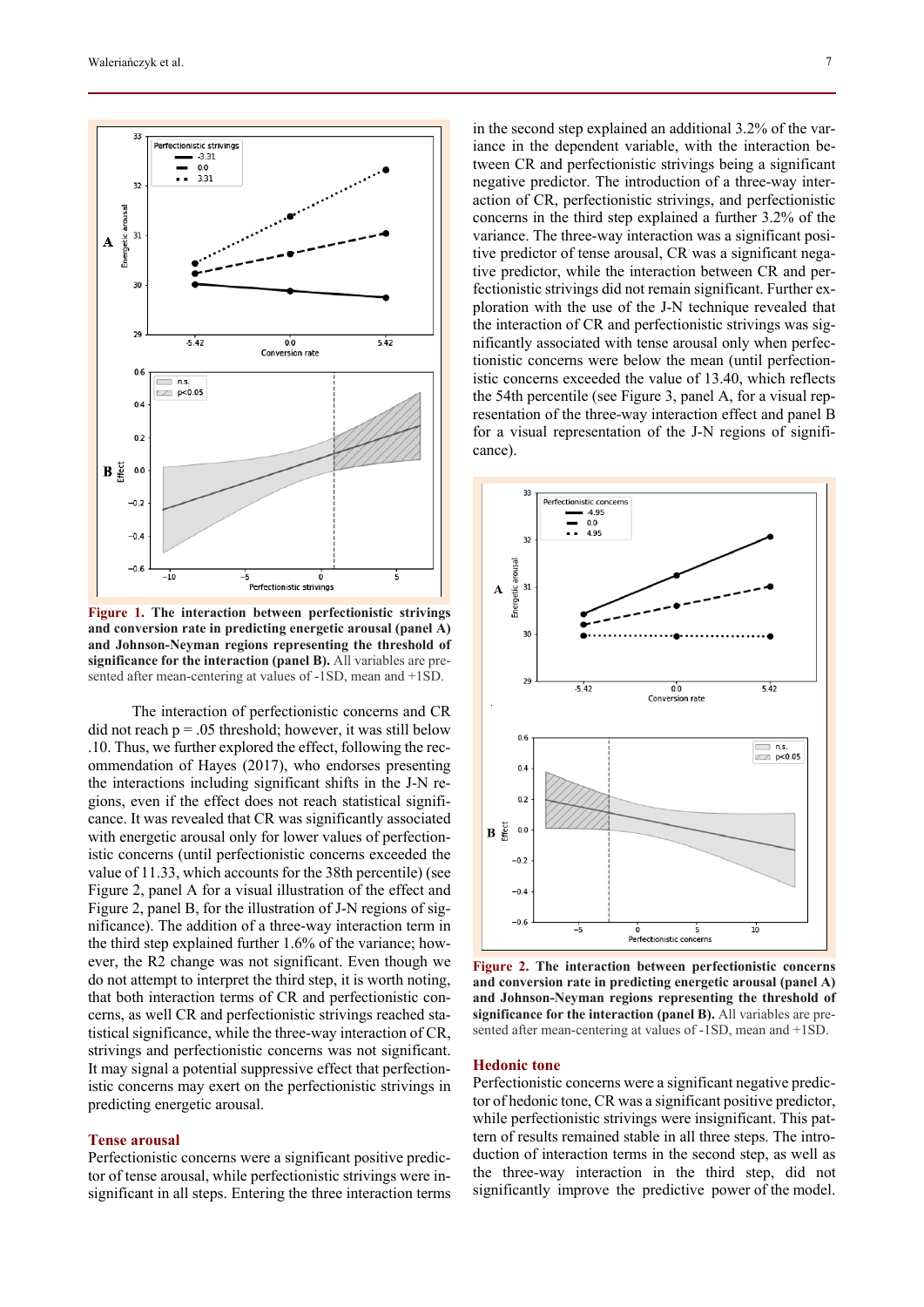

**Figure 3. Three-way interaction between conversion rate, perfectionistic strivings, and perfectionistic concerns in predicting tense arousal (panel A) and Johnson-Neyman regions representing the threshold of significance for the interaction (panel B).** All variables are presented after mean-centering at values of -1SD, mean and +1SD.

Furthermore, neither of the interaction terms was statistically significant.

# **Discussion**

The main aim of the present study was to examine whether perfectionistic strivings and perfectionistic concerns moderate the link between goal-realization and amateur runners' mood during the post-competition week. The measure of how well athletes realized their time-goals for the run had a direct effect only on one dimension of mood hedonic tone. The better the CR, the higher pleasure declared by athletes after the run. For both energetic and tense arousal, CR showed no significant effect. The hedonic tone response reflects satisfaction with goal accomplishment (Matthews et al., 2010). In the case of declared pleasure after the run, apart from the abovementioned and intuitive goal-realization effect, we observed a significant, negative impact of perfectionistic concerns - the higher the perfectionistic concerns, the lower the pleasure reported by the athletes in the week following the run. Both effects were of similar magnitude.

Energetic arousal was predicted by both dimensions of perfectionism: positively by perfectionistic strivings and negatively by perfectionistic concerns. The dissociation between energetic arousal as a correlate of strivings but not CR, versus hedonic tone as a correlate of CR but not strivings, supports the utility of the three-dimensional model for distinguishing different positive affective reactions in sport (Matthews et al., 1990; Stolarska et al., 2019). Energetic arousal captures approach motivation whereas hedonic tone represents goal satisfaction, consistent with the neurological distinction between brain circuits for appetitive energization, on the one hand, and consummatory pleasure and hedonic reward on the other (Burgdorf and Panksepp, 2006; Matthews et al., 2010). Furthermore, the introduce-

tion of interaction terms revealed that the observed associations are more complex (and are probably easiest to untangle using a visual representation; see Figures 1 and 2). Perfectionistic strivings moderate the effect of goal-realization on the energetic arousal after the run. This effect reaches significance when perfectionistic strivings slightly exceed the mean (see Figure 1, panel B) and it seems to be most profound when athletes surpass their expectations for the run  $-$  in this scenario perfectionistic strivings offer the highest potential of promoting the desirable, motivating and highly functional state of energized affect. The changes in predictors of energy following the introduction of the three-way interaction signal that perfectionistic concerns may inhibit the positive effect of perfectionistic strivings or produce inverse effects for energetic arousal; however, this hypothesis requires further research.

Tense arousal was impacted directly by perfectionistic concerns. However, a more in-depth investigation of the three-way interaction effect revealed effects of CR, perfectionistic strivings, and perfectionistic concerns to be intertwined and complex (see Figure 3). The interaction of CR and perfectionistic strivings had a significant effect on tense arousal only if perfectionistic concerns were below the mean. In athletes with higher levels of perfectionistic concerns, tension level during the week after the run was high, regardless of goal-realization and perfectionistic strivings. However, if perfectionistic concerns were lower, perfectionistic strivings boosted the magnitude of relief experienced after meeting one's own expectations or, in particular, after exceeding them. Again, the effect could be viewed in terms of a desirable, and motivating role of perfectionistic strivings manifested in a situation that we can label as 'winning'.

Gathered together, the results we acquired for all three dimensions of mood paint a consistent picture of how the goal-realization interplays with both higher-order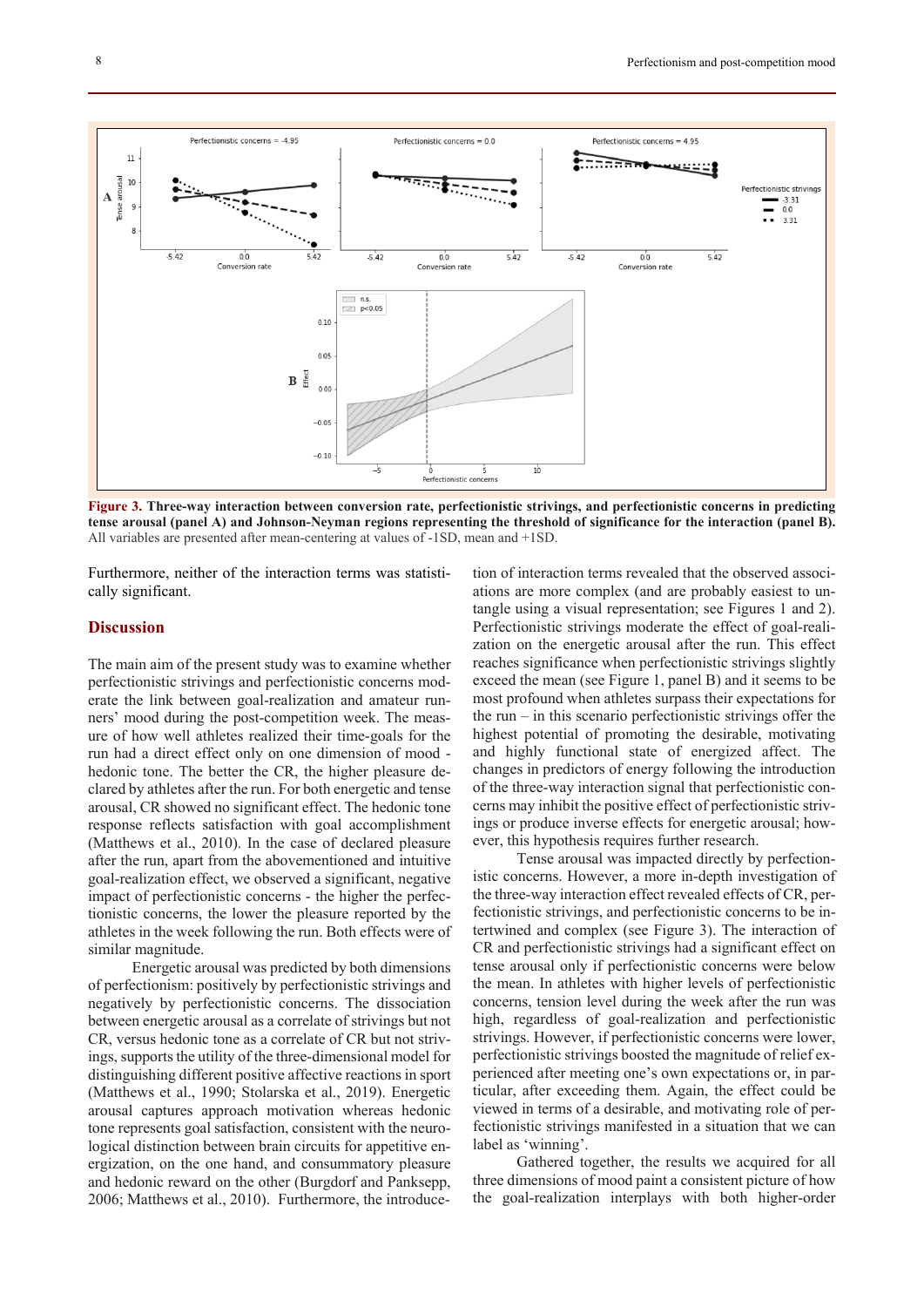dimensions of perfectionism in predicting mood. During the week following the competition, amateur runners high in perfectionistic concerns experience higher tension, not only if they failed to meet their goal but even after exceeding their expectations. Higher tension is accompanied by lower pleasure and energy – showing clearly that perfectionistic concerns are predictive of a less desirable profile of mood, which, we argue, is not adaptive after the run. Broadly, the interactive effects on mood suggest that the combination of high strivings and low concerns maximizes the affective benefits of successful performance. Perfectionistic strivings show no association with the pleasure experienced after the run but they have a tension-lowering potential for athletes with perfectionistic concerns below the mean. Furthermore, throughout the week following the run, runners high in perfectionistic strivings benefit from higher mood energization, both directly and through the interaction with the CR – with runners who exceed their expectations benefiting the most.

The obtained results offer new insights and empirical evidence for several areas of research in perfectionism and sports psychology. They shed some light onto the previously reported mixed findings regarding the associations between perfectionistic strivings and positive mood (Mallinson-Howard et al., 2019). In line with our expectations, the differentiation between effort-engaging (energetic arousal) and contended (hedonic tone) positive mood showed that perfectionistic strivings are positively associated with the former and unrelated to the latter. The pursuit of highest personal performance standards may offer higher mood energization but does not provide higher pleasure or satisfaction with goal-accomplishment in the week following the competition. This supports the usefulness of the 3D model of mood in studying perfectionism.

The fact that the interplay of goal-realization, perfectionistic concerns, and perfectionistic strivings still affected runners' mood even several days after competition may be treated as evidence for the robustness and perseverance of the reported effects. These mood-related consequences of meeting one's own expectations may impact motivations to continue training and competing, even in amateur runners. Speculatively, congruence between personality, post-competition mood and personal motivations may influence future participation. For example, the combination of high perfectionistic strivings, competitive goals, and post-competition energetic arousal might be especially motivating when accompanied by low perfectionistic concerns. However, further research is necessary to assess longer-term impacts of personality and mood.

The results we observed for athletes who met or exceeded their goals support Pacht's (1984) reflection that it is difficult for perfectionists (or more specifically: for athletes with high perfectionistic concerns) to savor and cherish their accomplishments. They are also in line with Flett and Hewitt's (2016) observation that perfectionistic reactivity does not manifest only in negative reactions to disappointing outcomes but also in the lack of positive reactions in response to positive events. However, quite paradoxically, the profile of mood we observed in runners with high perfectionistic concerns who met or exceeded their goals may even be described as perfectionistic unreactivity, to emphasize the lack or attenuation of what could be regarded as a natural and functional positive reaction to meeting or exceeding one's goals. Such enjoyment-inhib-

comes. Previous research has shown that perfectionistic concerns are linked with higher burnout and lower engagement, while perfectionistic strivings promote developing higher engagement (Jowett et al., 2016) and predict a decrease in burnout in a one-year period (Květon et al., 2021). And even though researchers tended to focus on stress and negative mood as outcomes of perfectionism (e.g., Garinger et al., 2018), the present findings suggest that lack of positive, pleasurable, and, in turn, motivating reactions after successful performances might also contribute to higher athlete burnout and lower athlete engagement. If future studies support this notion, coaches (Donachie and Hill, 2020) and sport psychologists (Gustafsson and Lundqvist, 2016) who work with athletes high in perfectionistic concerns should address not only athletes' reactions to not meeting their standards but also support shaping an adaptive pattern of post-competition mood when they meet their goals and win.

iting and tension-persevering pattern of post-competition mood may possibly lead to negative motivational out-

# **Limitations and future directions**

The study was planned and conducted with the goal of achieving the highest possible level of ecological validity. Having said that, it would be beneficial to replicate the findings using other more widely used measures of perfectionism or by combining multiple indicators of perfectionistic strivings and concerns to fully capture the complexity of both dimensions (Stoeber and Madigan, 2016), as well as test if the 2x2 model of perfectionism yields the same pattern of support for hypotheses in the groups of participants that met and did not meet their goals. Adding baseline measurements of mood for all the participants in the weeks before the run would allow better estimation of the magnitude of mood change in response to one's own performance and its appraisal. Furthermore, the delay following the competition before the mood was assessed may have allowed reappraisal processes (Lazarus, 2000; Stolarski et al., 2019) to influence response. Athletes with high perfectionistic concerns may ruminate about their performance (cf., Lizmore et al., 2017) which may depress mood. Thus, a shorter interval between finishing the race and mood measurement would be beneficial. Furthermore, additional measurement points throughout the week following the competition would shed more light onto the dynamics of mood after performing in the competition. Mood scales such as the UMACL can be used to rate mood response during events differing in timespan (Boyle et al., 2014; Gray and Watson, 2007). However, longitudinal assessment of immediate mood would provide a more accurate picture of post-competition mood change; experiencesampling methods could also be used in future research (e.g., Kanning et al., 2013).

Finally, it is important to underline that all of the participants included in the study declared they competed on the recreational or amateur level. Thus, a study similar in the design should be conducted with the participation of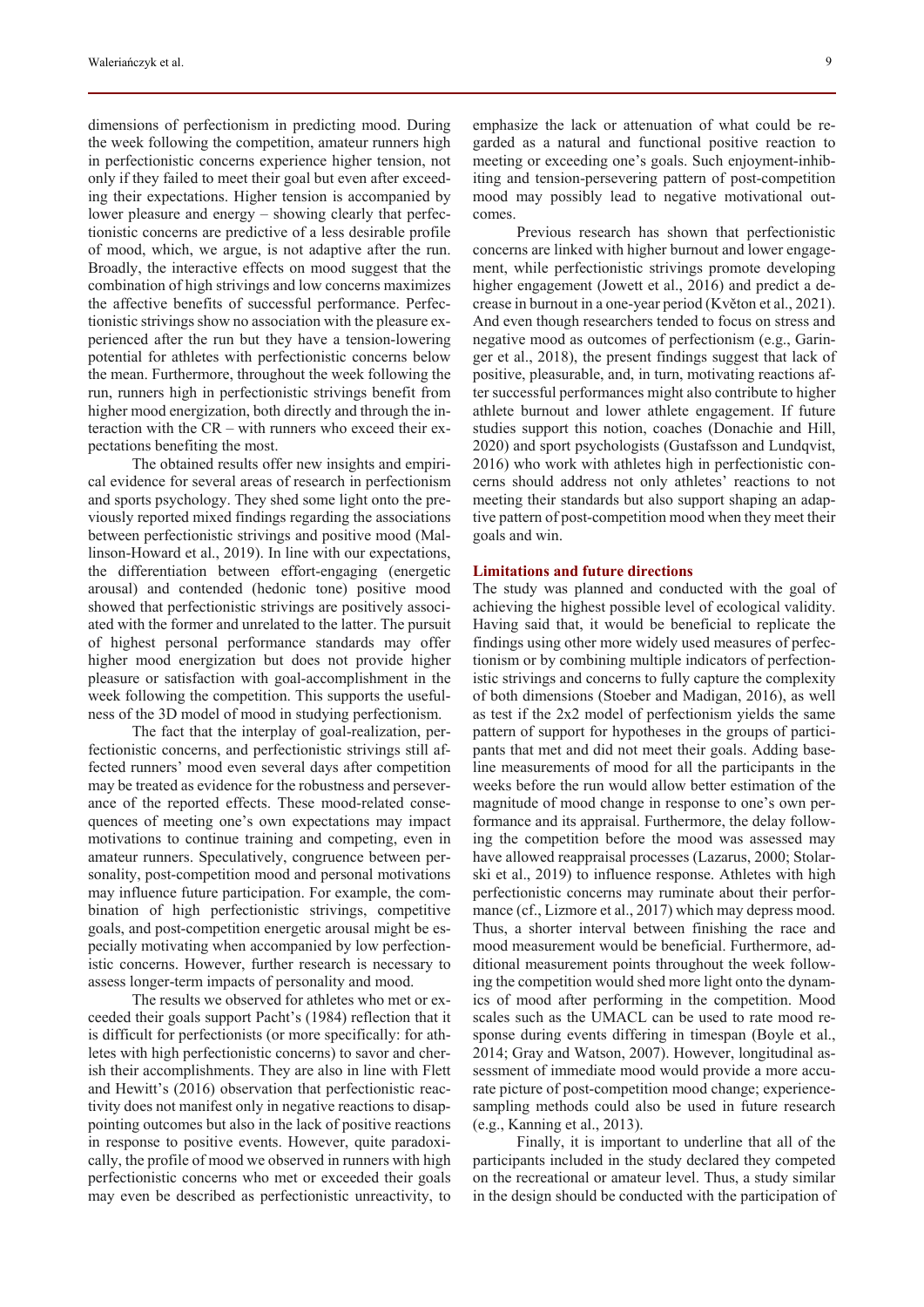professional athletes to give sound foundations for generalizing the findings to different levels of sport advancement, as different effects and/or magnitude may be observed. The same argument applies to generalizing the results of the present study to other sports, especially if they are different in nature (e.g., skill-based sports such as shooting and archery or team sports). In future studies of similar design conducted in different sports or with athletes whose performance level is more diversified, a careful rethink of CR calculation would be recommended. In example, in a sample of only professional runners, performance metrics could be developed that take into account relevant external standards such as national and world records, or the best result in specific competition. Lastly, it might be beneficial to include a question about the subjective importance of the competitions perceived by the athlete.

## **Conclusion**

The present study demonstrated how both perfectionistic strivings and concerns interplay with the conversion of anticipated to actual performance in predicting amateur athletes' mood in the post-competition week. The results support the notion that including both dimensions of perfectionism and testing for both linear and interactive effects is critical for identifying the actual impact of the construct (Dunn et al., 2020; Hill, 2021), as both dimensions of perfectionism interacted with goal-realization explaining 17- 21% of variance in the dimensions of mood. Perfectionistic concerns showed clear associations with a maladaptive pattern of mood, while perfectionistic strivings offered potential mood-energizing and tension-lowering benefits when athletes realized their goals for the run.

These results corroborate the observation that perfectionistic reactivity can be observed not only in failure it can also manifest after accomplishing success (Flett and Hewitt, 2016). Furthermore, the conducted analyses show that limiting the research on perfectionism to the situation of failure might lead to missing crucial information about athletes' psychological functioning. In particular, the profile of post-competition mood, observed among runners reporting elevated perfectionistic concerns, may hinder their motivation and engagement, making them prone to developing burnout. If future studies corroborate these findings, it would imply that monitoring athletes' affective response to their own performance might become a valuable indicator of whether an athlete would benefit from psychological interventions aiming to reduce their perfectionistic concerns.

#### **Acknowledgements**

The present study was supported by The National Science Centre in Poland under grants no. 2019/33/N/HS6/00828, and 2020/36/T/HS6/00076 awarded to Wojciech Waleriańczyk under the supervision of Maciej Stolarski. We would like to thank Dominika Pruszczak, Joanna Gorgol, Kajetan Paduch, Kamil Stankiewicz, Tomasz Rychlewski and the organizers of the Independence Run in Warsaw for their help and support at various stages of the project. We would also like to thank the runners for participating in the study, we greatly appreciate your help! The experiments comply with the current laws of the country in which they were performed. The authors have no conflict of interest to declare. The datasets generated and analyzed during the current study are not publicly available, but are available from the corresponding author who was an organizer of the study.

#### **References**

- Aguinis, H., Gottfredson, R.K. and Joo, H. (2013) Best-Practice Recommendations for Defining, Identifying, and Handling Outliers. *Organizational Research Methods* **16**, 270-301. https://doi.org/10.1177/1094428112470848
- Anshel, M.H. and Mansouri, H. (2005) Influences of perfectionism on motor performance, affect, and causal attributions in response to critical information feedback. *Journal of Sport Behavior* **28**, 99- 124.
- Bieling, P.J., Israeli, A.L. and Antony, M.M. (2004) Is perfectionism good, bad, or both? Examining models of the perfectionism construct. *Personality and Individual Differences* **36**, 1373-1385. https://doi.org/10.1016/S0191-8869(03)00235-6
- Boyle, G.J., Helmes, E., Matthews, G. and Izard, C.E. (2014) Measures of affect dimensions. In: *Measures of personality and social psychological constructs*. Ed: Boyle, G. J., Saklofske, D. H., Matthews, G. San Diego: Elsevier/Academic Press. 190-224. https://doi.org/10.1016/B978-0-12-386915-9.00008-5
- Burgdorf, J. and Panksepp, J. (2006) The neurobiology of positive emotions. *Neuroscience & Biobehavioral Reviews* **30**, 173-187. https://doi.org/10.1016/j.neubiorev.2005.06.001
- Carver, C.S. and Scheier, M.F. (2012) Cybernetic control processes and the self-regulation of behavior. *The Oxford handbook of human motivation*. Oxford University Press. 28-42. https://doi.org/10.1093/oxfordhb/9780195399820.013.0003
- Crocker, P.R.E., Gaudreau, P., Mosewich, A.D. and Kljajic, K. (2014) Perfectionism and the stress process in intercollegiate athletes: Examining the 2 x 2 model of perfectionism in sport competition. *International Journal of Sport Psychology* **45**, 325-348.
- Curran, T. and Hill, A.P. (2018) A Test of Perfectionistic Vulnerability Following Competitive Failure Among College Athletes. *Journal of Sport and Exercise Psychology* **40**, 269-279. https://doi.org/10.1123/jsep.2018-0059
- Donachie, T.C. and Hill, A.P. (2020) Helping soccer players help themselves: Effectiveness of a psychoeducational book in reducing perfectionism. *Journal of Applied Sport Psychology* 1-21. https://doi.org/10.1080/10413200.2020.1819472
- Dunn, J.G.H., Gotwals, J.K., Dunn, J.C. and Lizmore, M.R. (2020) Perfectionism, pre-competitive worry, and optimism in high-performance youth athletes. *International Journal of Sport and Exercise Psychology* **18**, 749-763. https://doi.org/10.1080/1612197X.2019.1577900
- Dunn, J.G.H., Gotwals, J.K., Dunn, J.C. and Syrotuik, D.G. (2006) Examining the relationship between perfectionism and trait anger in competitive sport. *International Journal of Sport and Exercise Psychology* **4**, 7-24. https://doi.org/10.1080/1612197X.2006.9671781
- Faul, F., Erdfelder, E., Buchner, A. and Lang, A.G. (2009) Statistical power analyses using G\* Power 3.1: Tests for correlation and regression analyses. *Behavior Research Methods* **41**, 1149-1160. https://doi.org/10.3758/BRM.41.4.1149
- Feldman, L.A. (1995) Variations in the circumplex structure of mood. *Personality and Social Psychology Bulletin* **21**, 806-817. https://doi.org/10.1177/0146167295218003
- Flett, G.L. and Hewitt, P.L. (2016) Reflections on perfection and the pressure to be perfect in athletes, dancers, and exercisers: A focus on perfectionistic reactivity in key situations and life contexts. In: *The psychology of perfectionism in sport, dance and exercise.* Ed: Hill, A.P. New York, NY, US: Routledge/Taylor & Francis Group. 296-319.
- Frost, R.O. and Henderson, K.J. (1991) Perfectionism and Reactions to Athletic Competition. *Journal of Sport and Exercise Psychology* **13**, 323-335. https://doi.org/10.1123/jsep.13.4.323
- Garinger, L.M., Chow, G.M. and Luzzeri, M. (2018) The effect of perceived stress and specialization on the relationship between perfectionism and burnout in collegiate athletes. *Anxiety, Stress, & Coping* **31**, 714-727.

https://doi.org/10.1080/10615806.2018.1521514

- Gaudreau, P. and Blondin, J.-P. (2004) Different athletes cope differently during a sport competition: a cluster analysis of coping. *Personality and Individual Differences* **36**, 1865-1877. https://doi.org/10.1016/j.paid.2003.08.017
- Goryńska, E. (2005) *Przymiotnikowa Skala Nastroju UMACL Geralda Matthewsa, A. Grahama Chamberlaina, Dylana M. Jonesa: Podręcznik*. Warsaw: Pracownia Testów Psychologicznych Polskiego Towarzystwa Psychologicznego.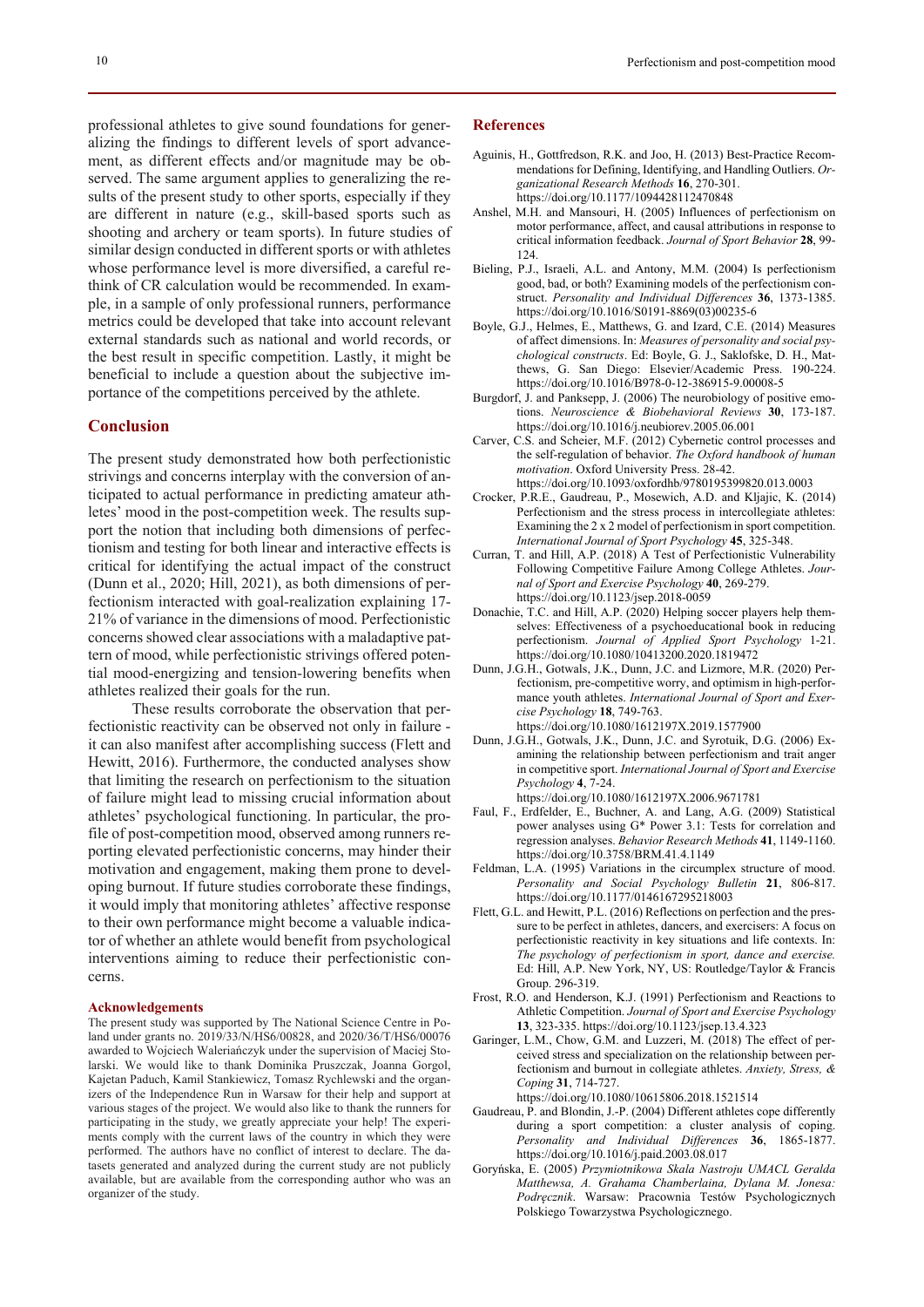- Gotwals, J.K., Stoeber, J., Dunn, J.G.H. and Stoll, O. (2012) Are perfectionistic strivings in sport adaptive? A systematic review of confirmatory, contradictory, and mixed evidence. *Canadian Psychology/Psychologie canadienne* **53**, 263-279. https://doi.org/10.1037/a0030288
- Gould, D., Dieffenbach, K. and Moffett, A. (2002) Psychological Characteristics and Their Development in Olympic Champions. *Journal of Applied Sport Psychology* **14**, 172-204. https://doi.org/10.1080/10413200290103482
- Gray, E.K. and Watson, D. (2007) Assessing positive and negative affect via self-report. In: *Handbook of emotion elicitation and assessment.* 171-183.
- Gustafsson, H. and Lundqvist, C. (2016) Working with perfectionism in elite sport: A cognitive behavioral therapy perspective. In: *The psychology of perfectionism in sport, dance and exercise.* Ed: Hill, A.P. New York, NY, US: Routledge/Taylor & Francis Group. 203-221.
- Guszkowska, M. and Sionek, S. (2009) Changes in mood states and selected personality traits in women participating in a 12-week exercise program. *Human Movement* **10**, 163-169. https://doi.org/10.2478/v10038-009-0014-2
- Hanin, Y.L. (2007) Emotions in sport: Current issues and perspectives. In: *Handbook of sport psychology, 3rd ed.* Ed: Tenenbaum, G., Eklund, R. C. Hoboken, NJ, US: John Wiley & Sons, Inc. 31-58. https://doi.org/10.1002/9781118270011.ch2
- Hayes, A.F. (2017) *Introduction to Mediation, Moderation, and Conditional Process Analysis: A Regression-Based Approach.* New York, NY, US: Guilford Press.
- Hill, A. P. (2020). Perfectionism Myths. In: *Motivation and Selfregulation in Sport and Exercise*. Eds: Englert, C., Taylor, M. New York, NY, US: Routledge. 78-86. https://doi.org/10.4324/9781003176695-6
- Hill, A.P. (2016) Conceptualizing perfectionism: an overview and unresolved issues In: The psychology of perfectionism in sport, dance and exercise. Ed: Hill, A.P. New York, NY, US: Routledge/Taylor & Francis Group. 3-30. https://doi.org/10.4324/9781315661100
- Hill, A.P. (2021) Perfectionistic tipping points: Re-probing interactive
- effects of perfectionism. *Sport, Exercise, and Performance Psychology* **10**, 177-190. https://doi.org/10.1037/spy0000226 Hill, A.P., Mallinson-Howard, S.H. and Jowett, G.E. (2018)
- Multidimensional perfectionism in sport: A meta-analytical review. *Sport, Exercise, and Performance Psychology* **7**, 235- 270. https://doi.org/10.1037/spy0000125
- Jowett, G.E., Hill, A.P., Hall, H.K. and Curran, T. (2016) Perfectionism, burnout and engagement in youth sport: The mediating role of basic psychological needs. *Psychology of Sport and Exercise* **24**, 18-26. https://doi.org/10.1016/j.psychsport.2016.01.001
- Kanning, M.K., Ebner-Priemer, U.W. and Schlicht, W.M. (2013) How to investigate within-subject associations between physical activity and momentary affective states in everyday life: A position statement based on a literature overview. *Frontiers in psychology* **4**, 181-187. https://doi.org/10.3389/fpsyg.2013.00187
- Kucharski, B., Strating, M.A., Cameron, A.A. and Pascual-Leone, A. (2018) Complexity of emotion regulation strategies in changing contexts: A study of varsity athletes. *Journal of contextual behavioral science* **10**, 85-91. https://doi.org/10.1016/j.jcbs.2018.09.002
- Květon, P., Jelínek, M. and Burešová, I. (2021) The role of perfectionism
- in predicting athlete burnout, training distress, and sports performance: A short-term and long-term longitudinal perspective. *Journal of Sports Sciences*, 1-11. https://doi.org/10.1080/02640414.2021.1911415
- Lazarus, R.S. (2000) How Emotions Influence Performance in Competitive Sports. *The Sport Psychologist* **14**, 229-252. https://doi.org/10.1123/tsp.14.3.229
- Lizmore, M.R., Dunn, J.G.H. and Causgrove Dunn, J. (2017) Perfectionistic strivings, perfectionistic concerns, and reactions to poor personal performances among intercollegiate athletes. *Psychology of Sport and Exercise* **33**, 75-84. https://doi.org/10.1016/j.psychsport.2017.07.010
- Lizmore, M.R., Dunn, J.G.H., Causgrove Dunn, J. and Hill, A.P. (2019) Perfectionism and performance following failure in a competitive golf-putting task. *Psychology of Sport and Exercise* **45**, 101582. https://doi.org/10.1016/j.psychsport.2019.101582
- Madigan, D.J., Stoeber, J. and Passfield, L. (2016) Perfectionism and changes in athlete burnout over three months: Interactive effects

of personal standards and evaluative concerns perfectionism. *Psychology of Sport and Exercise* **26**, 32-39.

https://doi.org/10.1016/j.psychsport.2016.05.010

- Mallinson-Howard, S.H., Hill, A.P. and Hall, H.K. (2019) The 2× 2 model of perfectionism and negative experiences in youth sport. *Psychology of Sport and Exercise* **45**, 101581.
	- https://doi.org/10.1016/j.psychsport.2019.101581
- Mallinson-Howard, S.H., Madigan, D.J. and Jowett, G.E. (2021) A threesample study of perfectionism and field test performance in athletes. *European Journal of Sport Science* **21**, 1045-1053. https://doi.org/10.1080/17461391.2020.1811777
- Marsh, H.W., Hau, K., Wen, Z. and Marsh, H.W. (2009) In Search of Golden Rules: Comment on Hypothesis-Testing Approaches to Setting Cutoff Values for Fit Indexes and Dangers in Overgeneralizing Hu and Bentler's (1999) Findings. *Structural Equation Modeling* **11(3)**, 320-341.
- https://doi.org/10.1207/s15328007sem1103\_2 Martinent, G. and Nicolas, M. (2017) Athletes' affective profiles within
- competition situations: A two-wave study. *Sport, Exercise, and Performance Psychology* **6**, 143-157. https://doi.org/10.1037/spy0000085
- Matthews, G., Campbell, S.E., Falconer, S., Joyner, L.A., Huggins, J., Gilliland, K., et al. (2002) Fundamental dimensions of subjective state in performance settings: Task engagement, distress, and worry. *Emotion* **2**, 315-340. https://doi.org/10.1037/1528- 3542.2.4.315
- Matthews, G., Jones, D.M. and Chamberlain, A.G. (1990) Refining the measurement of mood: The UWIST Mood Adjective Checklist. *British Journal of Psychology* **81**, 17-42. https://doi.org/10.1111/j.2044-8295.1990.tb02343.x
- Matthews, G., Warm, J.S., Reinerman, L.E., Langheim, L.K. and Saxby, D.J. (2010) Task engagement, attention, and executive control. In: *Handbook of individual differences in cognition*. Ed: Gruszka, A., Matthews, G., Szymura. B. Springer. 205-230. https://doi.org/10.1007/978-1-4419-1210-7\_13
- Pacht, A.R. (1984) Reflections on perfection. *American Psychologist* **39**, 386-390. https://doi.org/10.1037/0003-066X.39.4.386
- Rees, T., Ingledew, D.K. and Hardy, L. (2005) Attribution in sport psychology: Seeking congruence between theory, research and practice. *Psychology of Sport and Exercise* **6**, 189-204. https://doi.org/10.1016/j.psychsport.2003.10.008
- Russell, J.A. and Barrett, L.F. (1999) Core affect, prototypical emotional episodes, and other things called emotion: Dissecting the elephant. *Journal of Personality and Social Psychology* **76**, 805- 819. https://doi.org/10.1037/0022-3514.76.5.805
- Sagar, S.S. and Stoeber, J. (2009) Perfectionism, Fear of Failure, and Affective Responses to Success and Failure: The Central Role of Fear of Experiencing Shame and Embarrassment. *Journal of Sport and Exercise Psychology* **31**, 602-627. https://doi.org/10.1123/jsep.31.5.602
- Stoeber, J. (2011) The dual nature of perfectionism in sports: Relationships with emotion, motivation, and performance. *International Review of Sport and Exercise Psychology* **4**, 128- 145. https://doi.org/10.1080/1750984X.2011.604789
- Stoeber, J. (2018) The psychology of perfectionism: Critical issues, open questions, and future directions. In: *The Psychology of Perfectionism: Theory, research, applications.* Ed: Stoeber, J. New York, NY, US: Routledge/Taylor & Francis Group. 333- 352.
- Stoeber, J. and Madigan, D.J. (2016) Measuring perfectionism in sport, dance, and exercise: Review, critique, recommendations. In: *The psychology of perfectionism in sport, dance and exercise.* Ed: Hill, A.P. New York, NY, US: Routledge/Taylor & Francis Group. 31-55.
- Stoeber, J. and Stoeber, F.S. (2009) Domains of perfectionism: Prevalence and relationships with perfectionism, gender, age, and satisfaction with life. *Personality and Individual Differences* **46**, 530-535. https://doi.org/10.1016/j.paid.2008.12.006
- Stoeber, J. and Yang, H. (2010) Perfectionism and emotional reactions to perfect and flawed achievements: Satisfaction and pride only when perfect. *Personality and Individual Differences* **49**, 246- 251. https://doi.org/10.1016/j.paid.2010.03.044
- Stoeber, J., Schneider, N., Hussain, R. and Matthews, K. (2014) Perfectionism and Negative Affect After Repeated Failure. *Journal of Individual Differences* **35**, 87-94. https://doi.org/10.1027/1614-0001/a000130